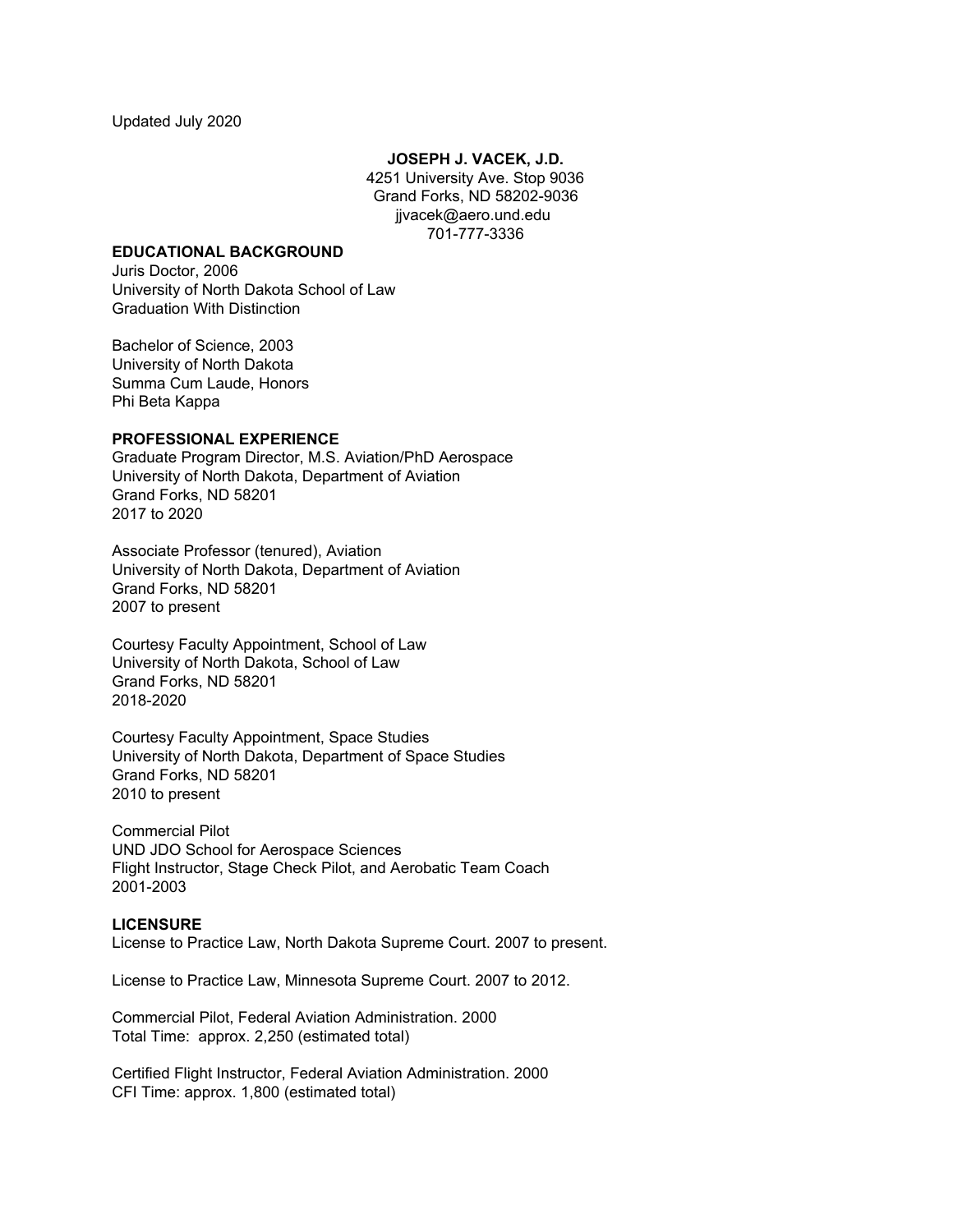# **COURSES TAUGHT**

SPST 565 – Space Law.

AVIT 526 - Drones and the Law.

AVIT 512 – Aviation Environmental Concerns.

AVIT 501 - General Issues in Aviation.

AVIT 491 - Methods & Materials in Teaching Aviation.

AVIT 485 - Aviation Capstone.

AVIT 403 – Aviation Law.

AVIT 389 - Aerobatics.

AVIT 372 - Global Perspectives in Aviation History.

AVIT 302 – Air Transportation.

AVIT 222/245 – Instrument Flight Rules Regulations and Procedures.

AVIT 102 – Introduction to Aviation.

AVIT 100 - Aviation Orientation.

HON 393 – Transportation Today and Tomorrow: Problems and Alternatives in modern transportation.

HON 292 – The Peace Corps.

Student Theses/Projects Advised PhD: 5 MS: 16 Honors: 13

# **SERVICE**

National

American National Standards Institute (ANSI) UAS Standardization Steering Committee. International Journal of Aviation, Aeronautics, and Aerospace Ad Hoc Reviewer. Royal Aeronautical Society Ad Hoc Reviewer.

American Bar Association Annual Update Conference Planning Committee.

International Aviation and Transportation Safety Bar Association UAS Rules Committee. University Aviation Association Collegiate Aviation Review. Editorial Review Board Ad Hoc Reviewer. National Academies Transportation Research Board AV030 (Aviation Environmental) Peer Reviewer. National Academies Transportation Research Board committee member.

**University** Honors Committee Graduate Committee Online and Distance Education Committee International Organization Small Group Instructional Development (SGID) consultant

Department Numerous standing & ad-hoc departmental committees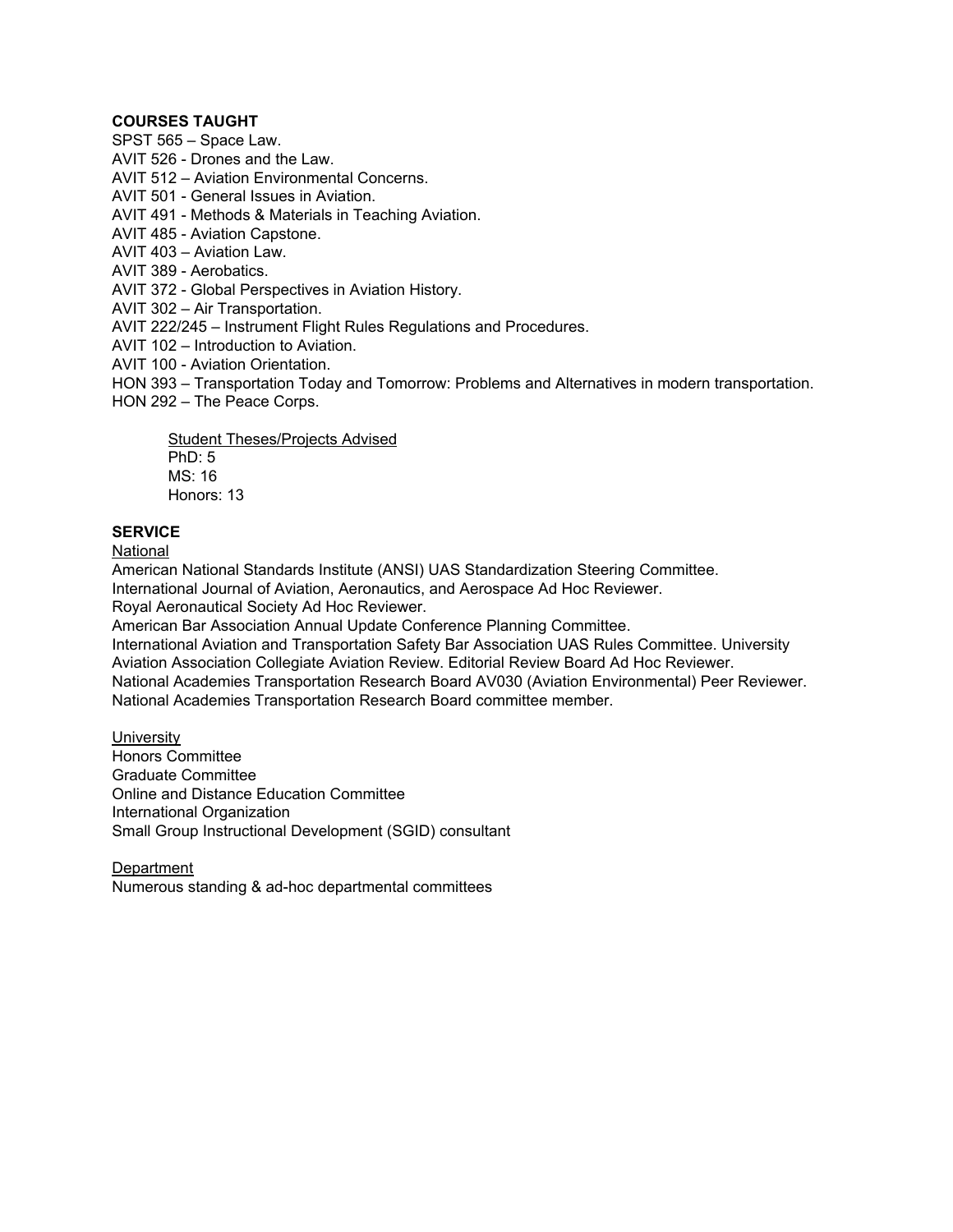# **PUBLICATIONS**

#### Books & Chapters

Bockly & Shyy, *Encyclopedia of UAS Engineering.* John Wiley & Sons., Ltd. (2016). Insurance as a Mission Enabler (chapter). Author: Joseph J. Vacek.

Williams, Waite, & Gordon, eds. *John F. Kennedy, History, Memory, Legacy: An Interdisciplinary Inquiry. University of North Dakota.* (2010). Chapter 9, Experiencing the Peace Corps. Authors: Robin David, Michael Beard, Cory Enger, Kathleen Gershman, Joe Vacek.

Vacek, Anderson, Marshall, VenHuizen & Watson, eds. *Aviation Law: Cases & Materials.* Kendall-Hunt Publishing Co. (2009). ISBN 978-0-7575-6000-2.

### Peer-Reviewed Publications

Joseph J. Vacek, *Counter UAS Applications Illegal Under 18 USC 32 are Justified When Using a Reasonably Defensible Counter UAS Strategy That Incorporates Risk and Compliance Categorizations*. (2018). North Dakota Law Review.

Joseph J. Vacek, The Next Frontier in Drone Law: Liability for Cybersecurity Negligence and Data Breaches for UAS Operators (2017). Campbell Law Review, Campbell School of Law.

Jeremy Straub & Joseph J. Vacek, *A Liability Model for the Operation of Unmanned Aerial Vehicles*. Journal of Aviation Law and Policy. (2016). Issues in Aviation Law and Policy, DePaul University College of Law.

Joseph J. Vacek, *Citizen Use of Small Drones for Media Purposes Under FAAs Current & Forthcoming Regulations* (2015). Journal of International Media and Entertainment Law.

Joseph J. Vacek, *Regulations, Laws, & Policies Regarding Remotely Sensed Data by Drones*. North Dakota Law Review (2014).

Joseph J. Vacek, *Introduction to Space Law: Why Space Law Matters.* Fall 2014 International Aviation and Transportation Safety Bar Association Annual Conference Proceedings.

Jeremy Straub, Joseph J. Vacek, Reforming Regulation of Basic Research in Space Technology under ITAR (2014). Journal of Space Law.

Joseph J. Vacek, John Nordlie, & Jeremy Straub, *Considering Regulation of Small Unmanned Aerial Systems.* Vol. 39 Issue 4 & 5 Air & Space Law, Sept. 2014.

Joseph J. Vacek, *ALJ Decision May Usher in Legal Use of Commercial Drones.* March 18, 2014 guest article in the Jurist.

Joseph J. Vacek, *Location, Duration, and Sophistication: A Proposed Three Pronged Test for Determining the Constitutionality of Warrantless Surveillance by Drones.* Fall 2013 International Aviation and Transportation Safety Bar Association Annual Conference Proceedings.

Joseph J. Vacek, *Process Oriented Guided Inquiry Learning (POGIL), A Teaching Method From Physical Sciences, Promotes Deep Student Learning In Aviation*. Fall 2011 Collegiate Aviation Review.

Joseph J. Vacek, *Civilizing the Aeronautical Wild West: Regulating Unmanned Aircraft*. 23 Air and Space Lawyer 3 (2011).